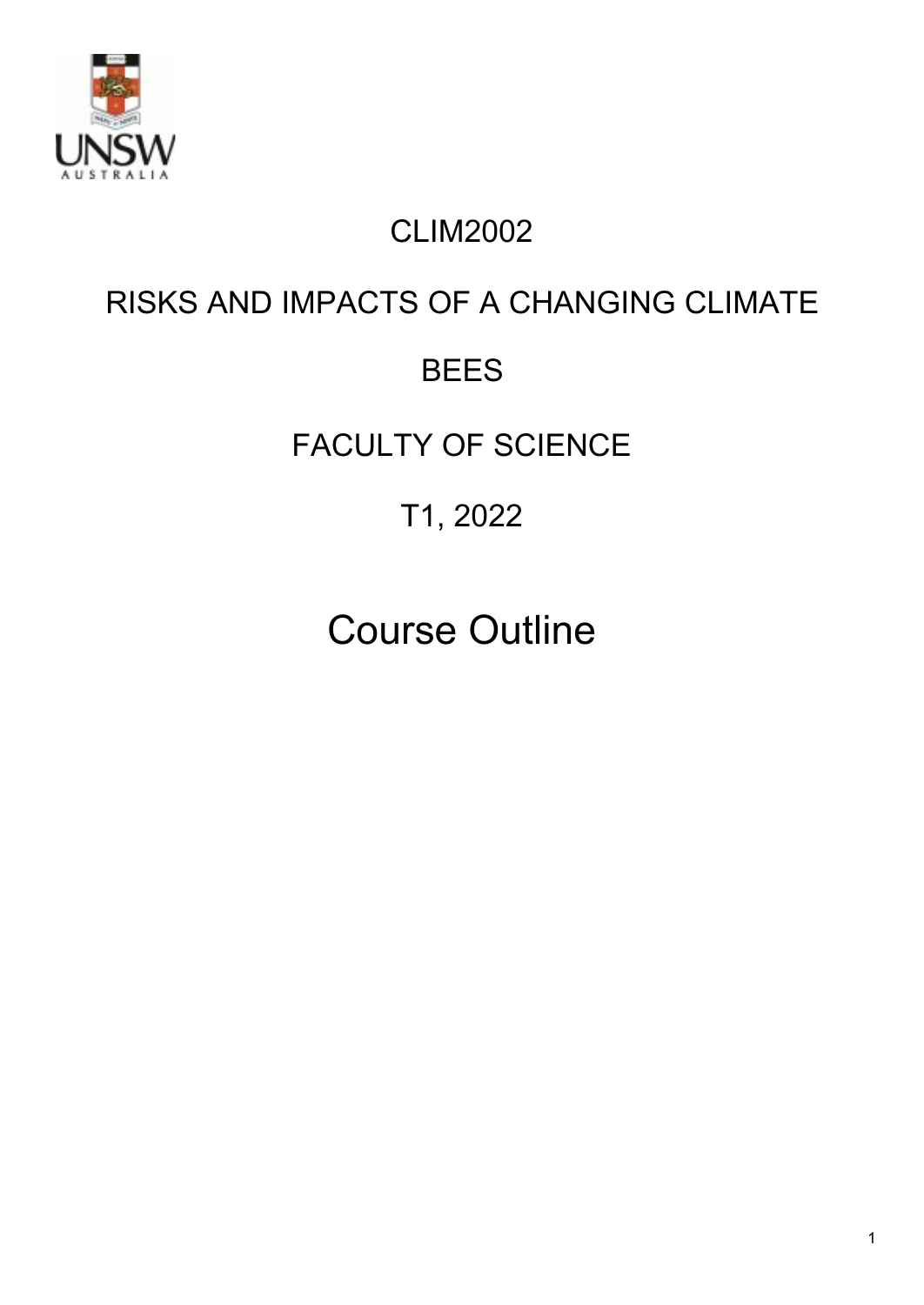# 1. **Staff**

| <b>Position</b>    | <b>Name</b>                                                                                                                | <b>Email</b>                | <b>Consultation</b><br>times and<br><b>locations</b> | <b>Contact Details</b>                                                                                              |
|--------------------|----------------------------------------------------------------------------------------------------------------------------|-----------------------------|------------------------------------------------------|---------------------------------------------------------------------------------------------------------------------|
| Course<br>Convenor | Prof. Jason Evans                                                                                                          | Jason.evans@unsw.edu.<br>au | By<br>appointment,<br>virtually only<br>for 2022.    | Please use the Moodle course<br>admin board for general<br>questions. This helps keep the<br>entire class informed. |
|                    |                                                                                                                            |                             |                                                      | You are welcome to email Jason<br>directly for any course issues of a<br>personal nature.                           |
|                    |                                                                                                                            |                             |                                                      |                                                                                                                     |
| Lecturers          | All material is<br>delivered online via<br>course Moodle<br>site.                                                          |                             |                                                      | Use discussion boards on Moodle<br>for all inquiries regarding lecture<br>content.                                  |
| Tutors             | Note there are no<br>face-to-face<br>tutorials. Check<br>each week's<br>material on Moodle<br>for activities.              |                             |                                                      |                                                                                                                     |
| Other<br>support   | Questions regarding courses, enrolment, programs etc. Current Students: Web forms   Future<br><b>Students: Enquire now</b> |                             |                                                      |                                                                                                                     |
|                    | Director, Teaching & Learning: A/Prof. Steven Bonser                                                                       |                             |                                                      |                                                                                                                     |
|                    | Head of School: Prof. Alistair Poore                                                                                       |                             |                                                      |                                                                                                                     |
|                    | School Grievance: <b>A/Prof. Steven Bonser or A/Prof. Scott Mooney</b>                                                     |                             |                                                      |                                                                                                                     |
|                    | School Student Integrity Advisers (SSIA): Prof. Alistair Poore and A/Prof. Stephen Bonser                                  |                             |                                                      |                                                                                                                     |

# **2. Course information**

Units of credit: 6UOC

Pre-requisite(s): 24 units of credit completed, with exceptions by negotiation.

Teaching times and locations: This is an online only course. The official timetable can be found at <http://timetable.unsw.edu.au/2021/CLIM2002.html>.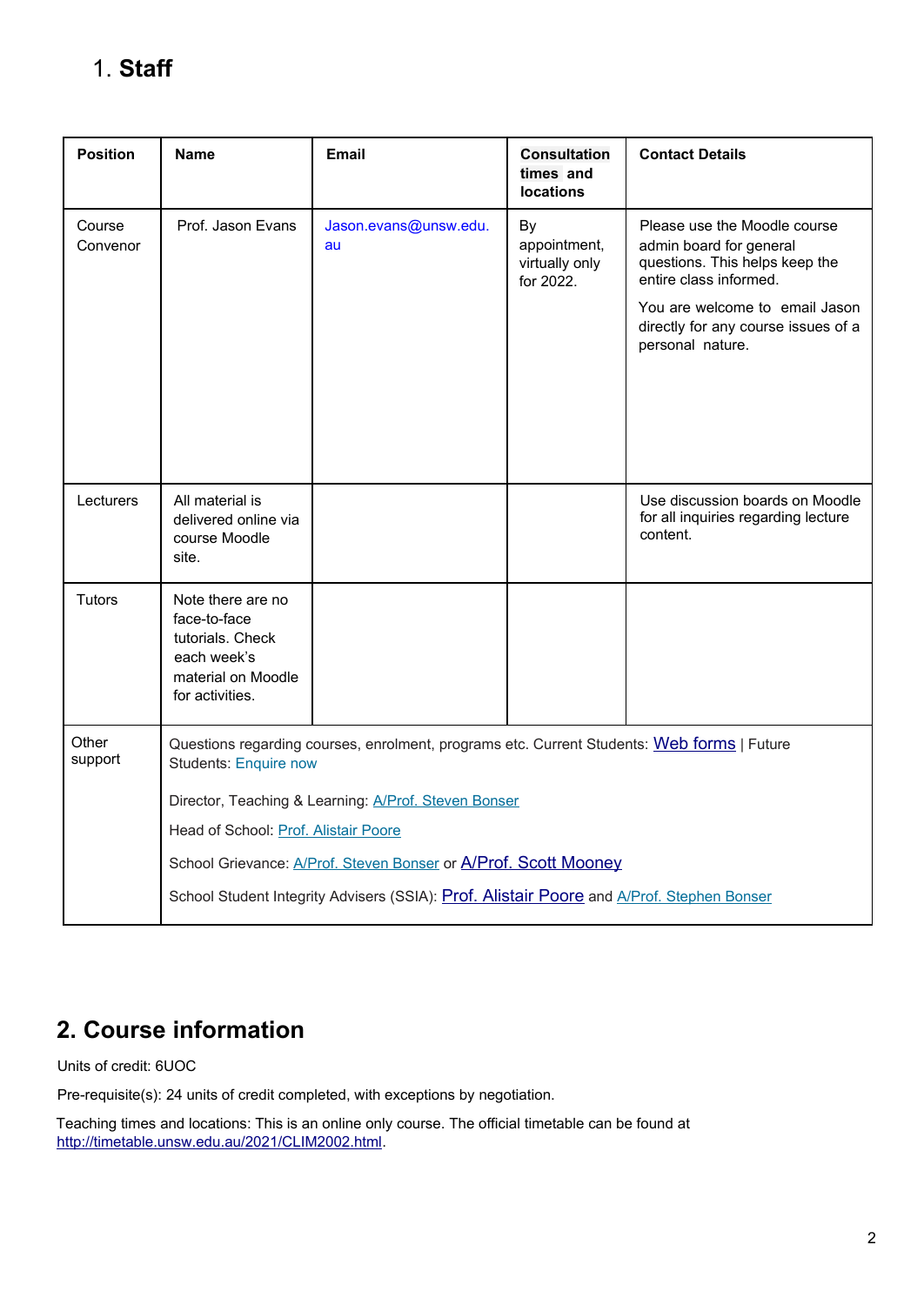#### **2.1 Course summary**

As global warming nears 1.5°C and tracks towards 2°C, broad sectors across government, non-government and industry must consider and plan for climate change impacts. This course will present the essentials of understanding and managing climate risk. Material will be presented in a manner that is accessible to students from all backgrounds and disciplines, demonstrating how climate risk may manifest as a challenge in a wide range of sectors (e.g., built environment, health, and economics). This course requires no prior knowledge of the science or public policy aspects of climate change but if students wish to begin with a sound understanding climate change then CLIM1001 provides excellent preparation for this course.

#### **2.2 Course aims**

This course aims to give students an understanding of climate change risk within various sectors and to engage them in an emerging issue that they will encounter in business, industry or government.

### **2.3 Course learning outcomes (CLO)**

At the successful completion of this course the student should be able to:

1. Apply scientific principles to evaluate claims about the impacts of anthropogenic climate change

2. Discuss the anticipated impacts of natural and anthropogenic climate changes and risks to natural and human systems

3. Explain and be able to apply basic quantitative risk assessment under uncertainty

4. Apply appropriate frameworks and resources to evaluate risks and possible adaptations to environmental changes and threats caused by climate changes

5. Evaluate and articulate solutions and management strategies for climate-related impacts.

6. Identify approaches to risk assessment and management that are appropriate to different sectors

#### **2.4 Relationship between course and program learning outcomes and assessments**

CLIM2002 is currently a science elective course and not required for any major or minor. Therefore, it does not have prescribed Program Learning Outcomes (PLOs).

| Course<br>Learning<br><b>Outcome</b><br>(CLO) | <b>LO Statement</b>                                                                                                       | Program<br>Learning<br><b>Outcome (PLO)</b> | <b>Related Tasks</b><br>& Assessment         |
|-----------------------------------------------|---------------------------------------------------------------------------------------------------------------------------|---------------------------------------------|----------------------------------------------|
| CLO <sub>1</sub>                              | Apply scientific principles to evaluate<br>claims about the impacts of anthropogenic<br>climate change                    |                                             | Online quizzes<br><b>Discussion</b><br>forum |
| CLO <sub>2</sub>                              | Discuss the anticipated impacts of natural<br>and anthropogenic climate changes and<br>risks to natural and human systems |                                             | Assignments<br>Discussion forum              |
| CLO <sub>3</sub>                              | Explain and be able to apply basic<br>quantitative risk assessment under uncertainty                                      |                                             | Online quizzes<br>Assignments                |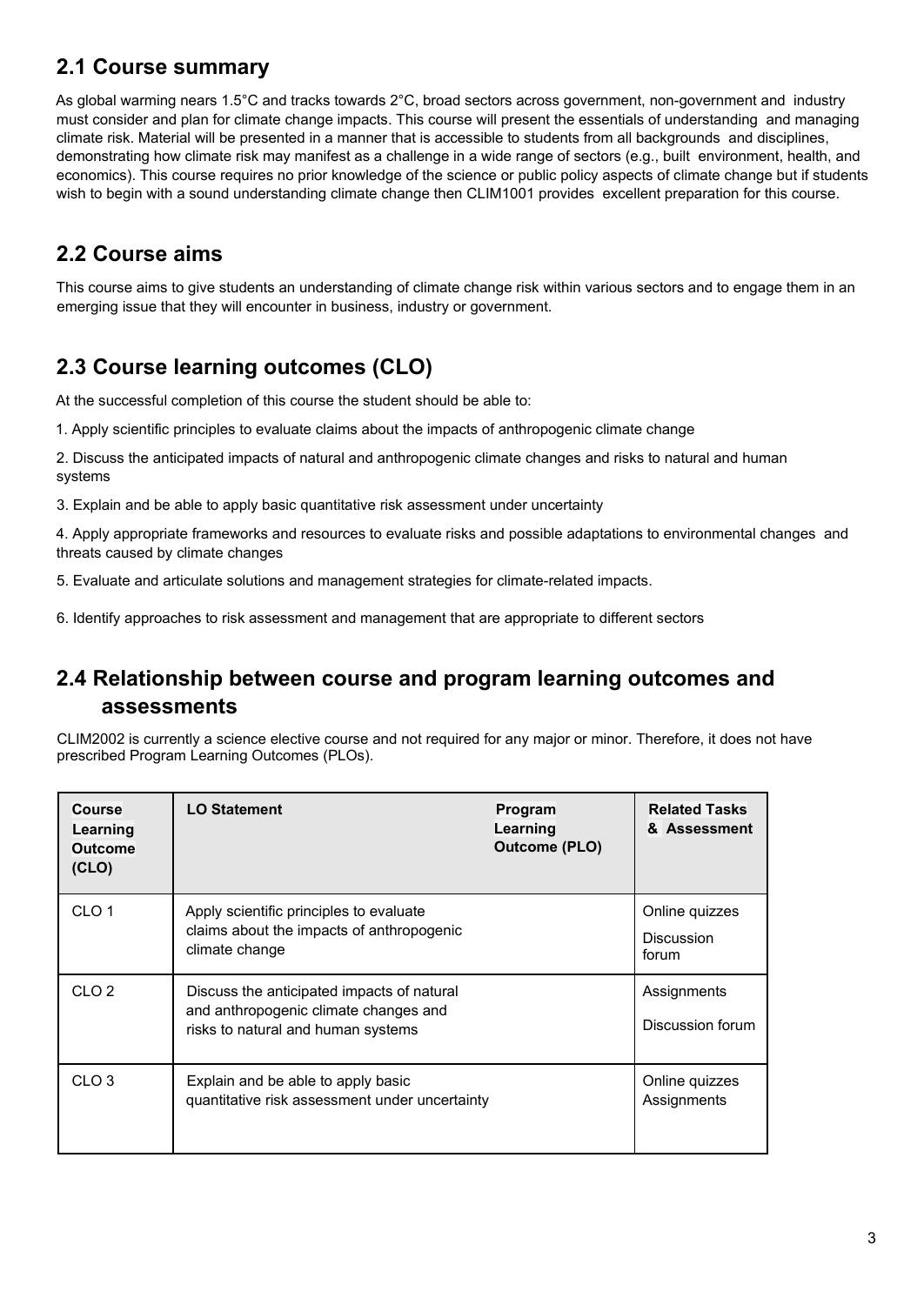| CLO <sub>4</sub>  | Apply appropriate frameworks and<br>resources to evaluate risks and possible<br>adaptations to environmental changes and<br>threats caused by climate changes | Online quizzes<br>Assignments<br>Discussion forum |
|-------------------|---------------------------------------------------------------------------------------------------------------------------------------------------------------|---------------------------------------------------|
| CI <sub>O</sub> 5 | Evaluate and articulate solutions and<br>management strategies for climate-related<br>impacts.                                                                | Assignments<br>Discussion forum                   |
| CLO <sub>6</sub>  | Identify approaches to risk assessment and<br>management that are appropriate to<br>different sectors                                                         | Online quizzes<br>Assignments<br>Discussion forum |

# **3. Strategies and approaches to learning**

#### **3.1 Learning and teaching activities**

We intend to use online strategies that enable the synchronous and asynchronous engagement of students in both individualised and collaborative learning experiences. Some of the online tools that will be utilised include Moodle lessons, discussion forums, industry webinars and google docs. Real world, industry provided online tools will be integrated into the practical work to ensure an authentic learning experience.

#### **3.2 Expectations of students**

This is an online only course and therefore there are no physical attendance requirements. However, the course requires regular and consistent online participation. Students are expected to familiarise themselves with the course documentation and spend around 5 - 10 hours per week on the course. This includes going through lesson content, online practical activities, participating in course discussion forums.

Students are expected to complete all relevant lessons in a timely manner and participate in online discussions through the course's Moodle website. Students are expected to participate in and submit all assessments except in the event of extenuating and unforeseen circumstances (see below).

Students are expected to conduct themselves in an ethical and professional manner at all times. Students can also expect this of all teaching and support staff and their peers. Students can expect their inquiries to staff to be answered in a timely fashion (1-2 business days). Students can also expect inclusion and equity measures to be applied where they can make a case for this through academic adjustments. Students can expect their personal details and circumstances to be kept in the strictest of confidence.

Academic misconduct will not be tolerated in any form in this course. Substantiated instances of cheating or plagiarism may result in a failure grade. Please go to http://www.lc.unsw.edu.au/plagiarism/ and see Section 11 below if you are in any way unsure of what constitutes plagiarism.

# **4. Course schedule and structure**

[This course consists of approx. 5 hours of Moodle activities per week. You are expected to spend at least an additional 5 hours to revise, complete assessments, readings and engage in discussions.]

| <b>Week</b> | <b>Topic</b> | <b>Activity</b> | Related    |
|-------------|--------------|-----------------|------------|
|             |              |                 | <b>CLO</b> |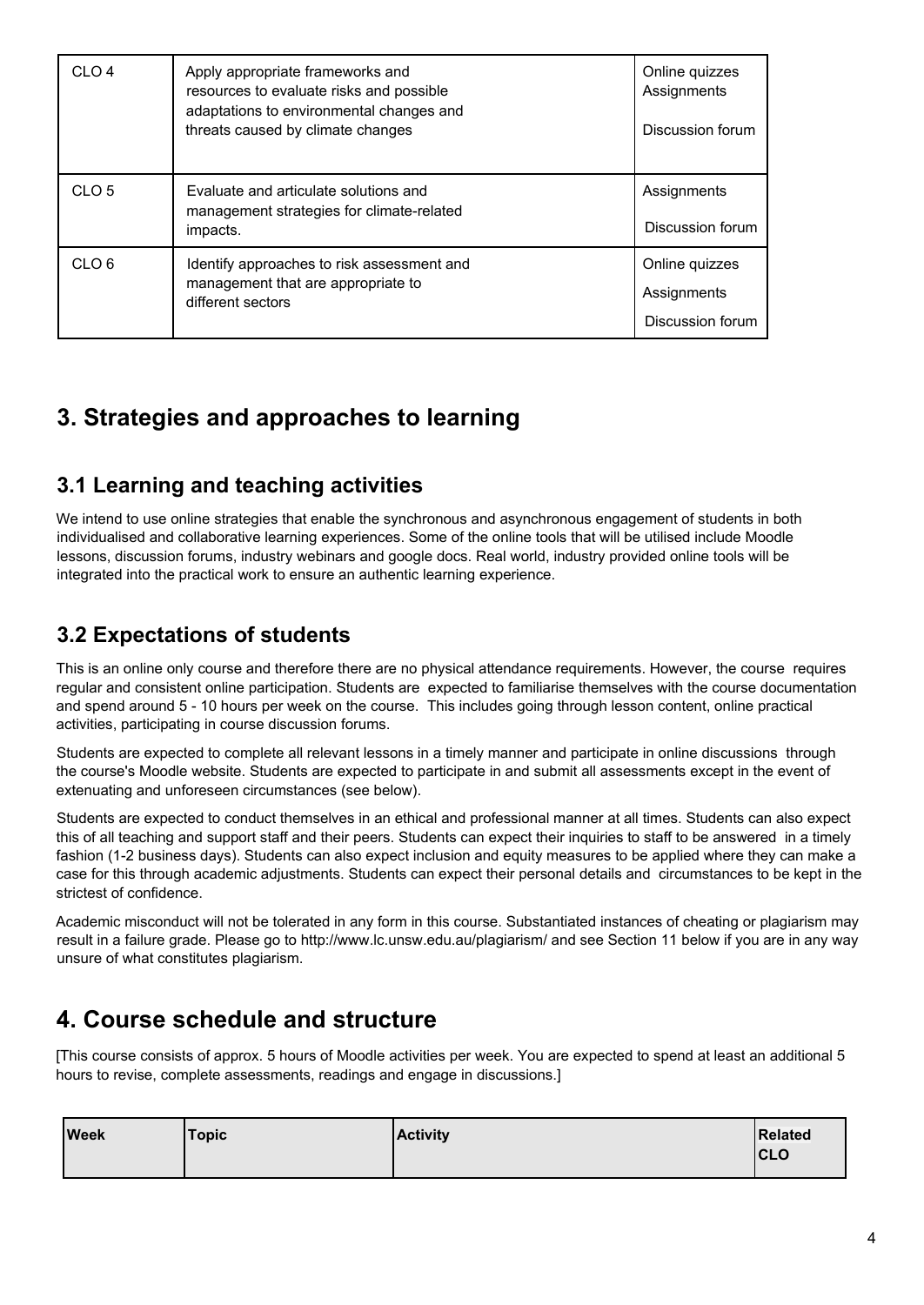| Week 1                 | Introduction-climate<br>change, extremes, risk and<br>decision making       | Online lessons and practicals<br>Topic-specific moderated discussion board                                                                                           | CLO <sub>1</sub><br>CLO <sub>2</sub>                                                             |
|------------------------|-----------------------------------------------------------------------------|----------------------------------------------------------------------------------------------------------------------------------------------------------------------|--------------------------------------------------------------------------------------------------|
| Week <sub>2</sub>      | <b>Climate Hazards</b>                                                      | Online lessons and practicals<br>Topic-specific moderated discussion board<br>Assignment 1 (10%)                                                                     | CLO <sub>1</sub><br>CLO <sub>3</sub>                                                             |
| Week 3                 | Heat, health and cities                                                     | Online lessons and practicals<br>Topic-specific moderated discussion board<br>Multiple choice quiz 1 (10%)                                                           | CLO <sub>1</sub><br>CLO <sub>2</sub><br>CLO <sub>3</sub><br>CLO <sub>4</sub><br>CLO <sub>5</sub> |
| Week 4                 | Agriculture                                                                 | Online lessons and practicals<br>Topic-specific moderated discussion board<br>Assignment 2 (10%)                                                                     | CLO <sub>1</sub><br>CLO <sub>5</sub>                                                             |
| Week 5                 | Biodiversity and knock<br>on effects: Tourism and<br>the Great Barrier Reef | Online lessons and practicals<br>Topic-specific moderated discussion board<br>Prepare weeks 1-5 forum posts for assessment<br>(10%)                                  | CLO <sub>1</sub><br>CLO <sub>2</sub><br>CLO <sub>3</sub><br>CLO <sub>4</sub><br>CLO <sub>5</sub> |
| Week 6                 |                                                                             | No new lessons or assessments due this week                                                                                                                          | CLO <sub>1</sub>                                                                                 |
| Week 7                 | Infrastructure and sea<br>level rise                                        | Online lessons and practicals<br>Topic-specific moderated discussion board<br>Multiple choice quiz 2 (10%)                                                           | CLO <sub>1</sub><br>CLO <sub>2</sub><br>CLO <sub>3</sub><br>CLO <sub>5</sub>                     |
| Week 8                 | <b>Water Resources</b>                                                      | Online lessons and practicals<br>Topic specific moderated discussion board<br>Assignment 3 (20%)                                                                     | CLO <sub>4</sub>                                                                                 |
| Week 9                 | <b>Finance Sector</b>                                                       | Online lessons and practicals<br>Topic-specific moderated discussion board                                                                                           | CLO <sub>2</sub><br>CLO <sub>3</sub><br>CLO <sub>4</sub><br>CLO <sub>5</sub>                     |
| Week 10                | Risks from technological<br>solutions for mitigation<br>and adaptation      | Online lessons and practicals<br>Topic-specific moderated discussion board<br>Multiple choice quiz 3 (10%)<br>Prepare forum posts weeks 6-10 for assessment<br>(10%) | CLO <sub>4</sub><br>CLO <sub>5</sub>                                                             |
| Week 11<br>(exam week) |                                                                             | Assignment 4 due during exam week (10%)                                                                                                                              | CLO <sub>2</sub><br>CLO <sub>3</sub><br>CLO <sub>4</sub>                                         |

# **5. Assessment**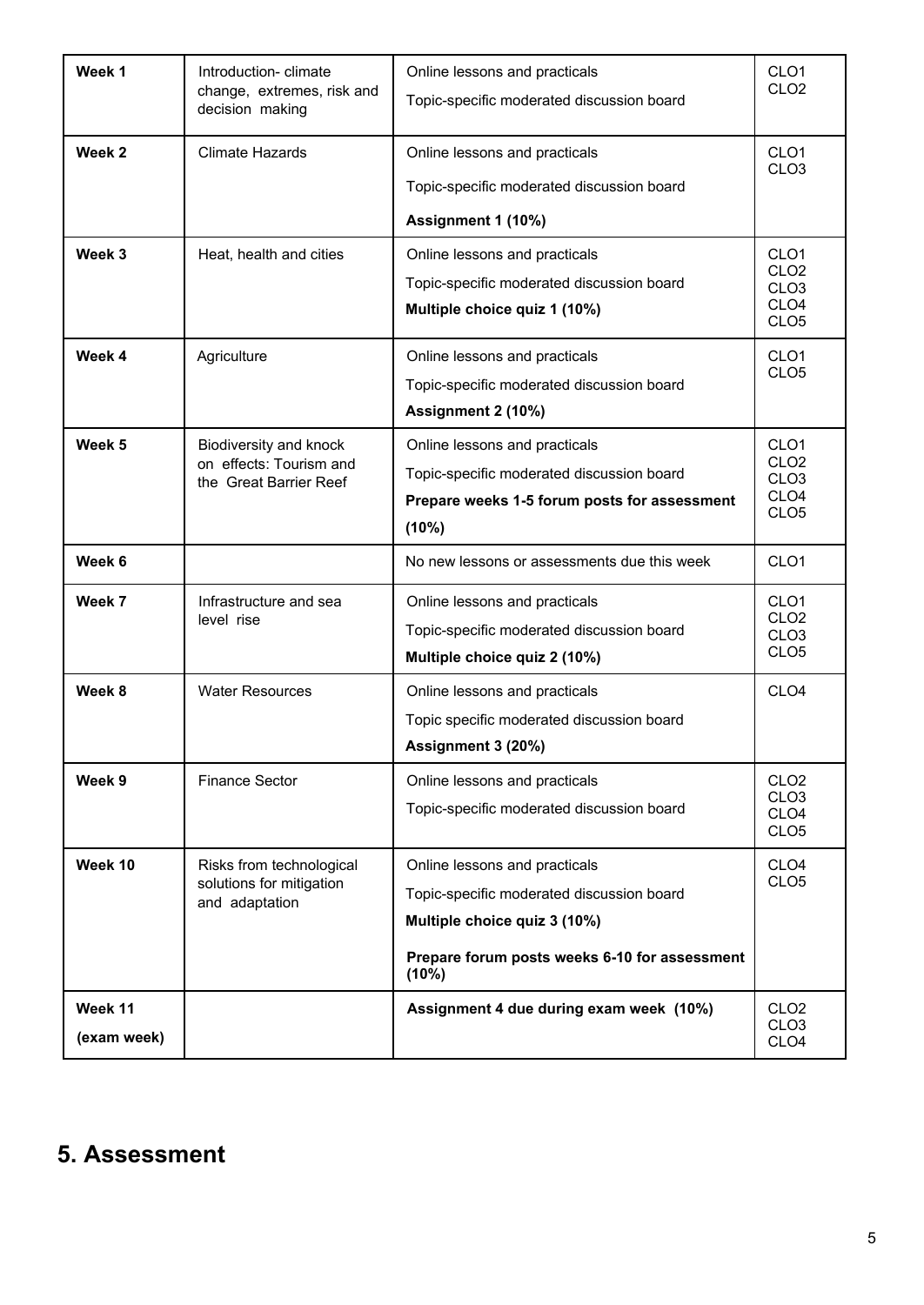### **5.1 Assessment tasks**

| <b>Assessment task</b>                                                                                                 | Length                                                                                                                                                                                                                                                                                                                                                                                                                                                         | Weight               | <b>Mark</b> | Due date<br>(normally<br>11:59pm on due<br>date)                                                                                                                                          |
|------------------------------------------------------------------------------------------------------------------------|----------------------------------------------------------------------------------------------------------------------------------------------------------------------------------------------------------------------------------------------------------------------------------------------------------------------------------------------------------------------------------------------------------------------------------------------------------------|----------------------|-------------|-------------------------------------------------------------------------------------------------------------------------------------------------------------------------------------------|
| <b>Assessment 1:</b><br>Three online multiple<br>choice tests<br>based on weekly<br>online lessons.                    |                                                                                                                                                                                                                                                                                                                                                                                                                                                                | 30%<br>(10%<br>each) | 30          | Quiz 1 Sunday<br>following week 3<br>Quiz 2 Sunday<br>following week 7<br>Quiz 3 Sunday<br>following week 10                                                                              |
| <b>Assessment 2:</b><br>Two compilations of your<br>Climate<br>Conundrums: Weekly<br>Discussion board<br>contributions | Contributions to class discussions<br>around major topics of interest and<br>relevance. Linked to independent<br>research, critical analysis and<br>persuasive writing skills.<br>Driving discussion and responding to<br>other's discussions on weekly forum<br>(approx. 1-3 short paragraphs)                                                                                                                                                                | 20%<br>(10%<br>each) | 20          | Material prepared<br>for assessment by<br>Sunday following<br>weeks 5 and 10.<br>Staff will assess in<br>weeks 6 and 11                                                                   |
| <b>Assessment 3:</b><br>Four online assignments                                                                        | Students will undertake a series of<br>assignments where they will<br>engage with course materials and use<br>them to investigate climate change,<br>assess climate risks and impacts,<br>evaluate solutions and management<br>strategies.<br>Students will answer questions with<br>immediate feedback as part of a<br>familiarisation exercise followed by a<br>Moodle assignment submission to be<br>marked and returned within two weeks<br>of submission. | 50%                  | 50          | Assignment 1:<br>Sunday following<br>week 2<br>Assignment 2:<br>Sunday following<br>week 4<br>Assignment 3:<br>Sunday following<br>week 8<br>Assignment 4:<br>Sunday following<br>week 11 |

#### **Further information**

UNSW grading system: https://student.unsw.edu.au/grades UNSW assessment policy: https://student.unsw.edu.au/assessment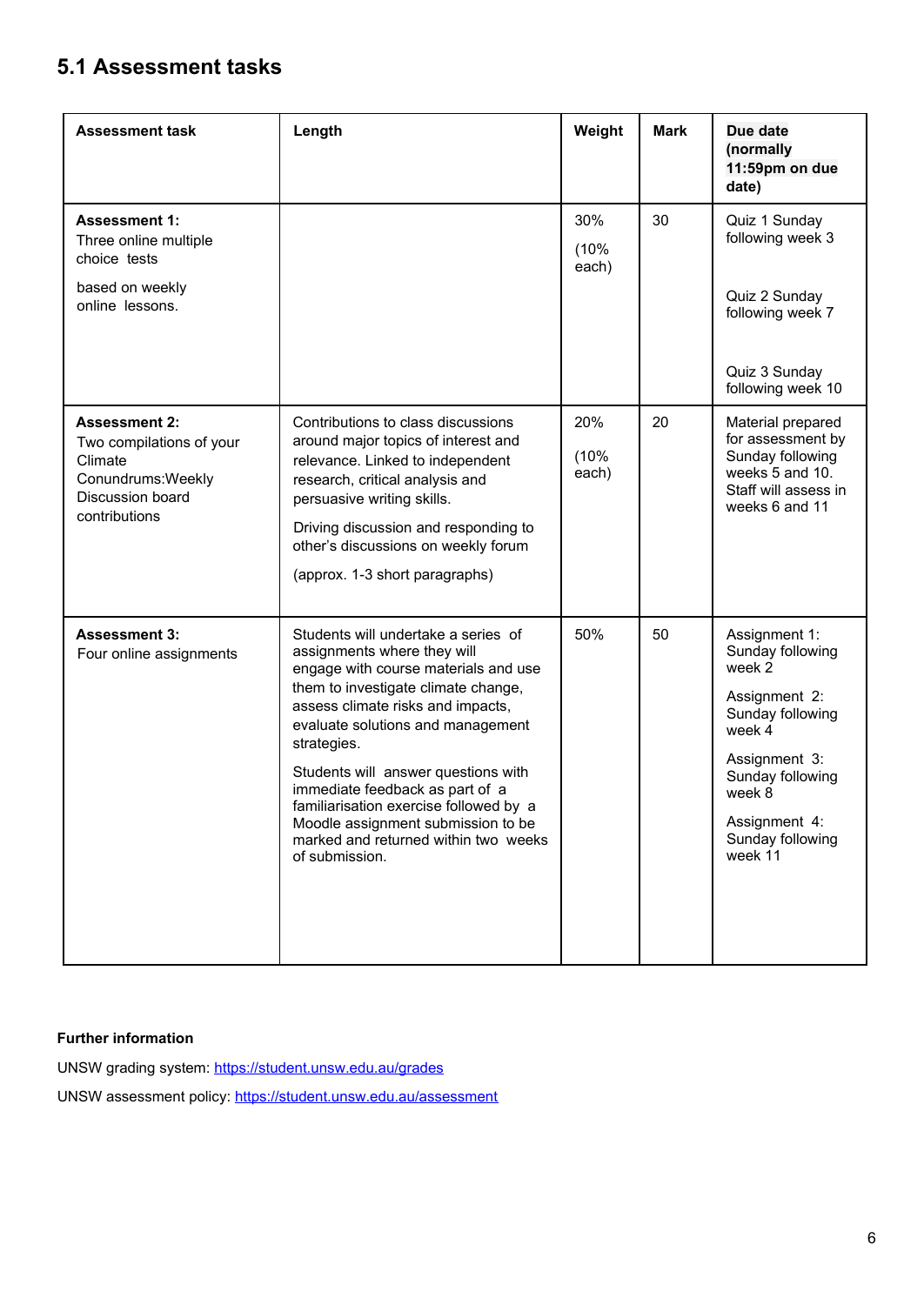# **5.2 Assessment criteria and standards**

The **online multiple choice tests** are aimed at reinforcing key ideas from lesson material. They are taken from the each week's lesson material (not the additional material). There are three of them, each covering material from the preceding few weeks of lesson material. Note that rules regarding plagiarism are strictly enforced. They must be your answers. Marks will be awarded and available immediately post attempt.

The **discussion forum participation** mark is based on your engagement in online discussions in Moodle. For the weekly discussion forum, marks are not awarded for knowing a lot about a topic nor are they lost for being wrong about anything in particular. Students who constructively and critically engage in discussions regularly can expect to do well (see rubric further below). Students must drive discussions AND respond to other people's posts.

**Assignments:** Students will do a series of assignments where they will engage with course materials and use them to investigate climate change, assess climate risks and impacts, evaluate solutions and management strategies.

A Moodle assignment submission will be marked and returned within two weeks of submission.

#### **Forum participation rubric**

|                                            | 4- Excellent                                                                                                                                                                                   | $3 - Good$                                                                                                                                      | $2 - Fair$                                                                                                         | $1 -$ Poor                                                                                                 | $0 - Did$<br>not<br>attempt    |
|--------------------------------------------|------------------------------------------------------------------------------------------------------------------------------------------------------------------------------------------------|-------------------------------------------------------------------------------------------------------------------------------------------------|--------------------------------------------------------------------------------------------------------------------|------------------------------------------------------------------------------------------------------------|--------------------------------|
| Leadership                                 | Consistently posed<br>challenging, thoughtful<br>and critically engaged<br>questions and opinions                                                                                              | Posed some clearly<br>challenging,<br>thoughtful and<br>critically engaged<br>questions and<br>opinions                                         | A little evidence<br>of critical thought<br>or potentially<br>challenging ideas                                    | Almost no<br>evidence of<br>challenging or<br>critical<br>engagement                                       | No<br>attempt<br>at all        |
| <b>Constructiveness</b><br>and helpfulness | Consistent effort to be<br>sensitive to others<br>(mis)understandings,<br>polite, and helpful                                                                                                  | Sometimes<br>sensitive to others<br>(mis)<br>understandings,<br>polite, and<br>generally helpful                                                | One or two<br>instances of<br>helpfulness                                                                          | No attempt to<br>help others                                                                               | No<br>attempt<br>at all        |
| <b>Consistency</b>                         | Consistent engagement<br>throughout course,<br>posting in relevant week<br>(rather than<br>retrospectively),<br>including following up on<br>questions or responses to<br>previous discussions | Engagement in most<br>weeks, including<br>following up on<br>questions or<br>responses to<br>previous discussions,<br>mostly in current<br>week | Engagement over<br>only a few<br>periods, with<br>consistent<br>engagement in<br>at least one<br>discussion thread | Engagement<br>almost entirely<br>in one period<br>or<br>retrospectively<br>or no replies in<br>any thread. | <b>No</b><br>attempt<br>at all |
| <b>Research and</b><br>accountability      | Responses<br>consistently used<br>reliable range of<br>sources and gave<br>references                                                                                                          | Some posts gave<br>references and<br>detailed researched<br>information                                                                         | Posts were mostly<br>personal<br>thoughts, with<br>some external<br>sources                                        | Posts were<br>typically short,<br>personal<br>thoughts                                                     | No<br>attempt<br>at all        |

#### **5.3 Submission of assessment tasks**

All assessments in this online only course are to be submitted online via the course Moodle page. See the course Moodle page for instructions.

In the event of illness or misadventure please contact the course coordinator as soon as possible in the first instance. Special consideration information can be found at *https://student.unsw.edu.au/special-consideration*

The BEES administation staff can also provide valuable information and assistance (contact details provided earlier).

The course coordinator should be alerted to any academic adjustments as soon as the student has the formal letter from the university stating what the adjustments are. This is to ensure that the adjustments are set in place before assessments are due.

As per the UNSW standard, late submissions will incur a 5% penalty per day and will not be accepted more than 5 days after the deadline.